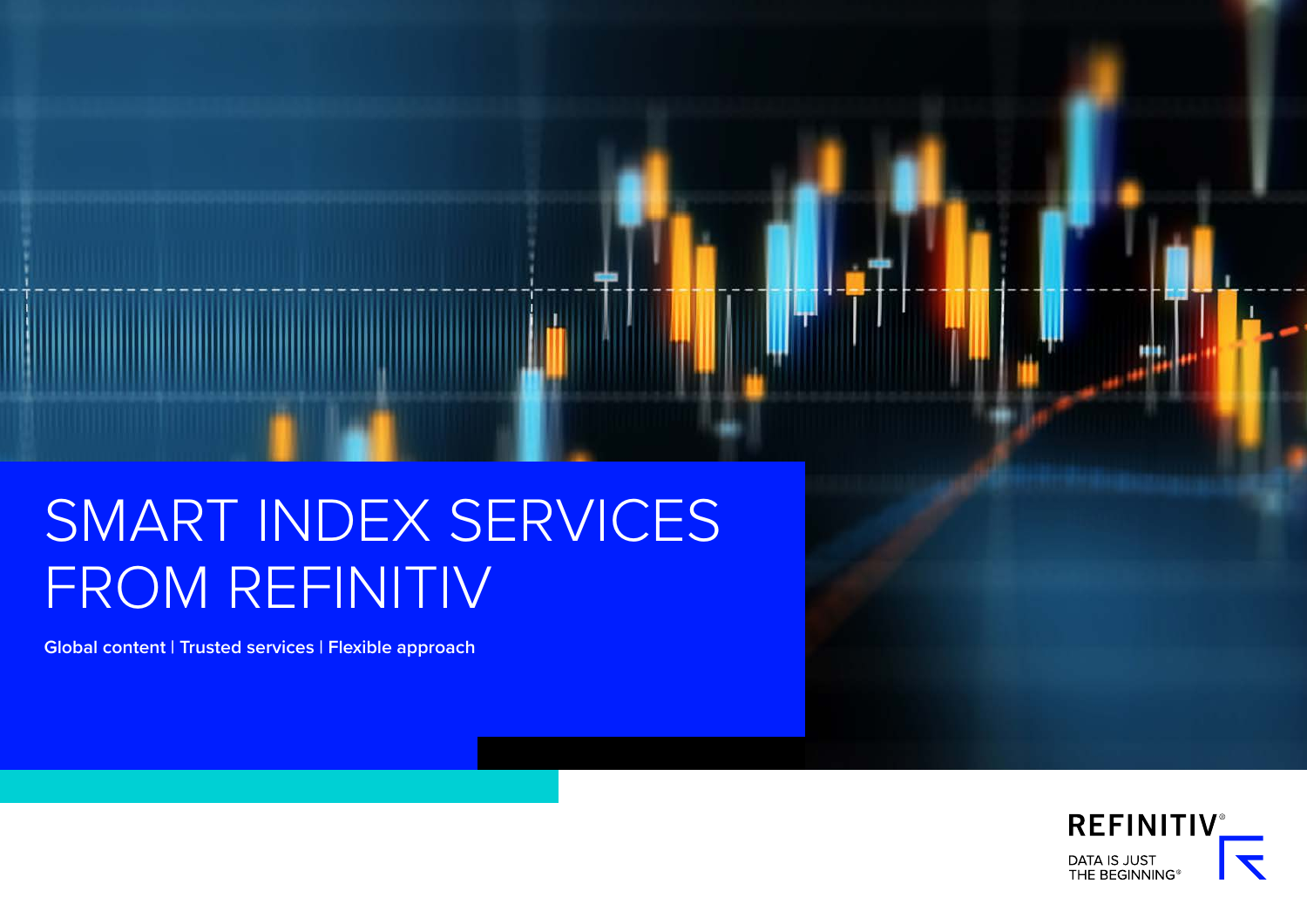Every day, thousands of professionals around the world make investment decisions after examining information from Refinitiv. We are the world's most trusted source of comprehensive and differentiated news, data, analytics and insight. We use this same data to develop and administer indices for your products.

### **Smart Indices from Refinitiv**

Indices are no longer just passive measures of market segments. They are powerful new tools that provide investors with access to defined factor returns and investment strategies at a lower cost than through active management.

Work with Refinitiv to transform your ideas into investable indices, and issue products that serve your clients' needs.

Refinitiv is:

- An experienced index provider across major asset classes with an attractive commercial proposition
- An administrator and calculation agent for smart index services, aligned with IOSCO guidelines

Refinitiv Indices leverages Refinitiv's accurate pricing and reference data across all major asset classes and global markets; and include a set of unique, proprietary and premium content such as StarMine® analytics, I/B/E/S® Estimates, Company Fundamentals, Economic Indicators, ESG data, News Sentiment and more.

We have the data, the experience, the platform and the scale to help you succeed in global markets.

Talk to us about our flexible approach, our proven calculation engine and our commitment to IOSCO principles.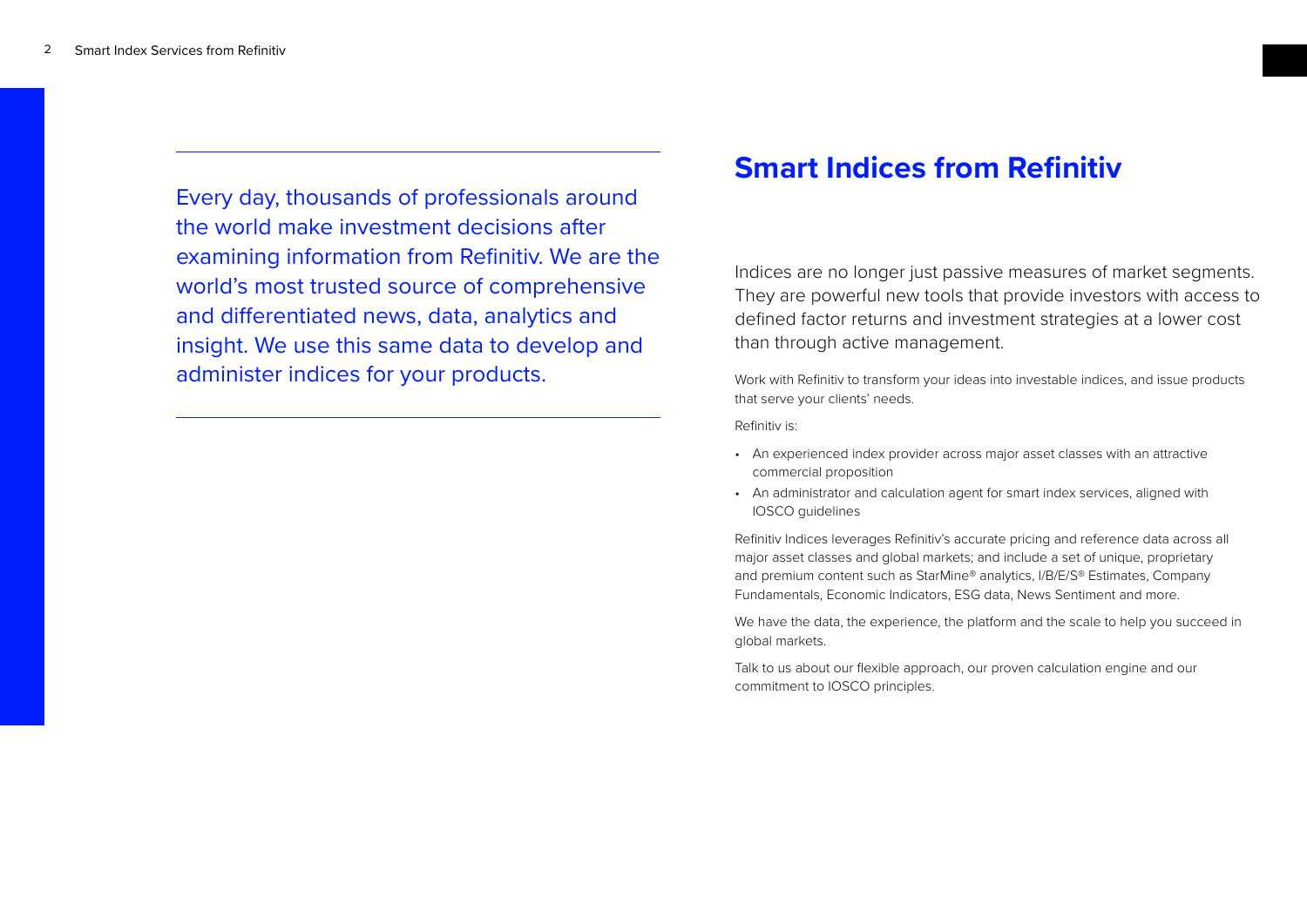### **Refinitiv is the indices partner you can progress with**



### **All the content you need – from one provider**

The strength of your product – and the smart index it tracks – lies in careful selection from the most comprehensive global financial information, including unique premium content sets.

Refinitiv provides the broadest range of content in the industry – on a single platform.

- Equities pricing from more than 160 exchanges worldwide
- More than 45 million OTC and exchange-traded instruments
- The deepest pool of contributors, with more than 4,500 banks and brokers pricing more than 200,000 instruments daily
- 9.3 million fixed income securities
- Pricing for illiquid and complex instruments, such as ABS, MBS, CLS, CLO, CDS and CMBS
- Fundamental data on over 90,000 companies

We also offer content sets you won't find anywhere else:

- StarMine quantitative models provide stock selection based on a range of criteria, such as earnings quality or credit risk
- Refinitiv® I/B/E/S Estimates are the most comprehensive broker predictions in the industry – weighted estimates based on analyst performance add the "smart" factor
- Our environmental, social and governance (ESG) ratings are the most in-depth ratings available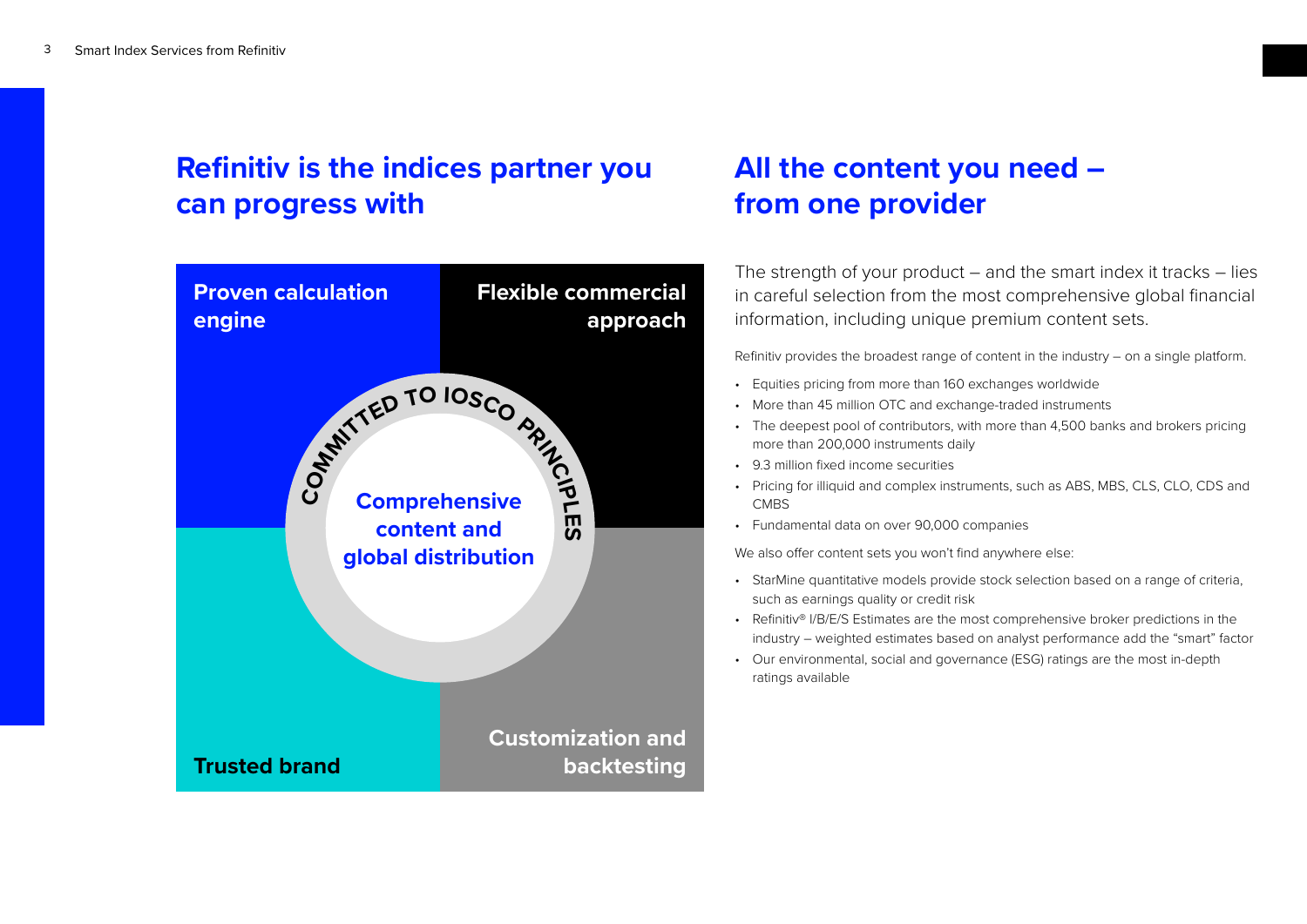### **Global distribution**

Refinitiv is the global specialist in content and distribution for the financial sector. With access to an unrivaled range of global crossasset data, we are uniquely positioned to construct, calculate and distribute indices.

- Our financial business serves more than 40,000 customers and 400,000 users across the world.
- We are world leaders in the acquisition and distribution of real-time and end-of-day index levels.

#### **Trusted services**

Our administration capabilities are aligned with the IOSCO principles for financial benchmarks; we are independent and have no conflicts of interest with any investment activities.

Our world-leading distribution capability and RIC identifiers will ensure that your clients will receive the index where they most want it. We've supported deep composition content in 10,000 indices via enablement with vendors or exchanges and we have over 30 years' experience calculating indices.

#### **A flexible approach**

Our approach to creating smart indices is more transparent, flexible and cost-effective. It is perfectly suited for launching ETPs and structured products.

- Proven calculation engine
- Flexible commercial approach
- Customization and backtesting

### **DELIVERING QUALITY**

#### **People**

Our experienced team has over 50 people specializing in indices.

#### **Data**

We have more than 12,000 unique indices/baskets -95% of which are calculated in real time. We operate a minimum 60-second reporting period for indices, with the majority set for 15-second intervals.

#### **Efficiency**

Significant investment has created effective processes that drive high-quality indices. We handle over 7,000 corporate actions in a typical month – 93% are processed automatically.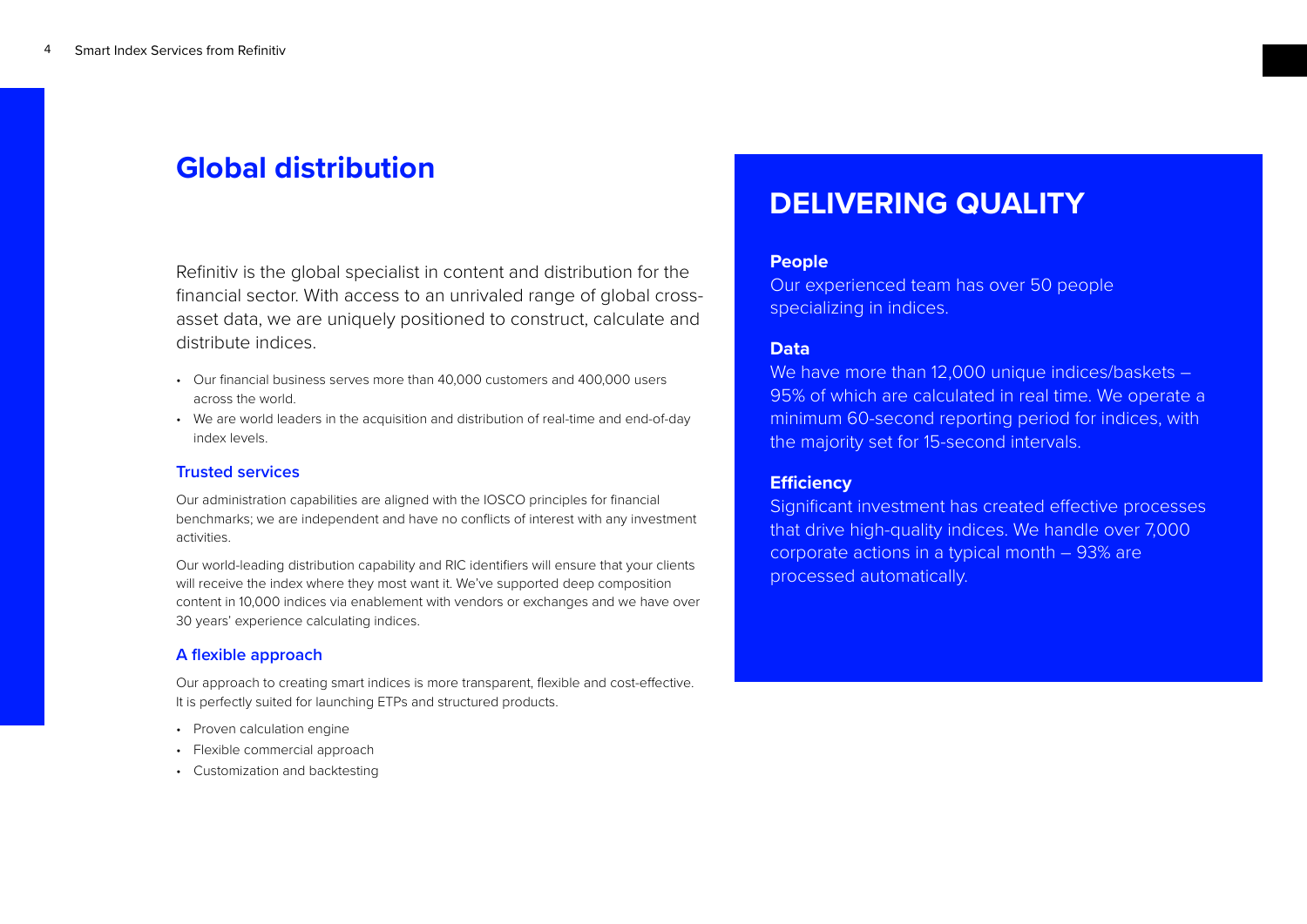## **Reliable content + 30 years expertise EXTERNATE INDICES YOU CAN TRUST**



#### QUANT AND INDICES EXPERTS